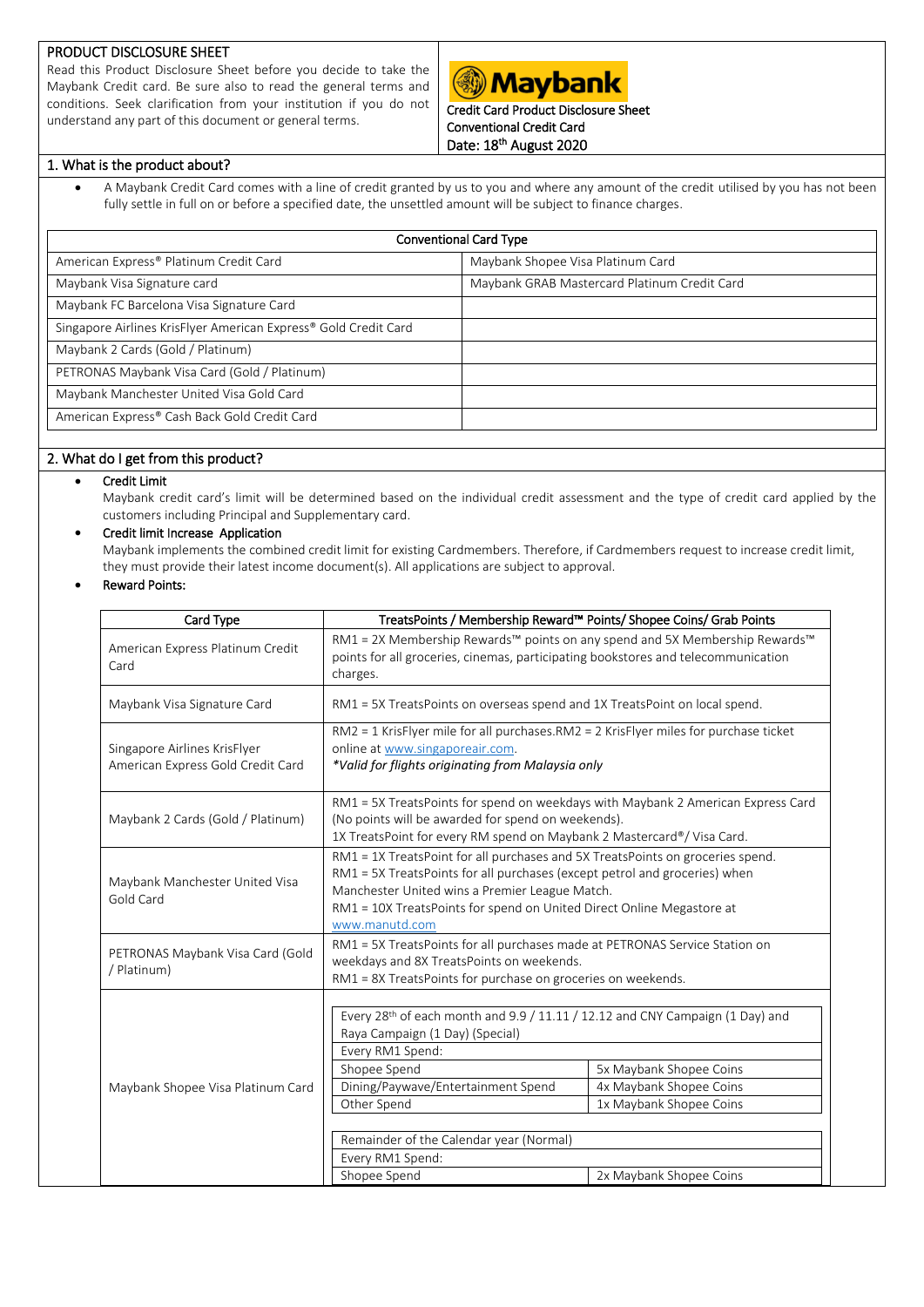|                                                 | Dining/Paywave/Entertainment Spend                                                                                                                                                                                                                                                                                                                                                                                                                                                                                                                                                                                                                                                                                | 2x Maybank Shopee Coins                                                                                                                                                                                                           |
|-------------------------------------------------|-------------------------------------------------------------------------------------------------------------------------------------------------------------------------------------------------------------------------------------------------------------------------------------------------------------------------------------------------------------------------------------------------------------------------------------------------------------------------------------------------------------------------------------------------------------------------------------------------------------------------------------------------------------------------------------------------------------------|-----------------------------------------------------------------------------------------------------------------------------------------------------------------------------------------------------------------------------------|
|                                                 | Other Spend                                                                                                                                                                                                                                                                                                                                                                                                                                                                                                                                                                                                                                                                                                       | 1x Maybank Shopee Coins                                                                                                                                                                                                           |
|                                                 | Capped at 5,000 Maybank Shopee Coins per statement cycle<br>Welcome gift of 5,000 Maybank Shopee Coins will be awarded upon<br>Maybank Shopee Coins capped)<br>Excess spend will be converted to TreatsPoints<br>No Maybank Shopee Coins and TreatsPoints will be rewarded for all<br>Vouchers" in the Shopee application                                                                                                                                                                                                                                                                                                                                                                                         | activation and first retail transaction with a minimum accumulative spend of<br>RM300 within 45 days from the date card is approved (excluded from 5,000<br>transactions go through "Deals, Top-ups & Bills" and "Food & Services |
| Maybank GRAB Mastercard<br>Platinum Credit Card | RM1 = 5 Maybank Grab Points for all purchases made in the Grab application (including<br>Grab e-wallet reloads)<br>RM1 = 2 Maybank Grab Points for all e-commerce and overseas purchases<br>RM3 = 1 Maybank Grab Points for all other RM spend<br>• Welcome gift of 1,000 Maybank Grab Points will be awarded upon activation<br>• Welcome gift of 5 X RM5 GrabRide voucher and 5 X RM5 GrabFood voucher will be<br>awarded upon a minimum accumulative spend of RM300 in the Grab application<br>within 45 days from the date card is approved<br>Note: No Maybank Grab Points will be awarded for spend on government bodies,<br>payment via JomPAY and FPX, and any reloads on e-wallets except Grab e-wallet. |                                                                                                                                                                                                                                   |

 *Note (applicable to all cards mentioned above):* 

o *Transactions for utilities, education, EzyPay and insurance will earn 1X TreatsPoints and No TreatsPoints will be awarded for spend on government bodies, any reloads on e-wallets, payment via JomPAY and FPX.*

- o *No TreatsPoints will be awarded for any Cash Back earning transaction.*
- o *Validity of TreatsPoints is 3 years.*
- o *No expiry for Membership Rewards™ points.*

#### Cash Back:

| Card Type                                            | Cash Back                                                            | Capping Per month |  |
|------------------------------------------------------|----------------------------------------------------------------------|-------------------|--|
| Maybank Visa Signature Card                          | 5% Cash Back for all petrol and groceries (domestic only).           | <b>RM88</b>       |  |
| Maybank FC Barcelona Visa Signature<br>Card          | 1% Cash Back for all purchases for all year-long.                    | <b>RM50</b>       |  |
| Maybank 2 American Express Card<br>(Gold / Platinum) | 5% Cash Back for purchases on weekends.                              | RM50              |  |
| American Express Cash Back Gold<br>Credit Card       | 1% Cash Back on local spend and 1.5% Cash Back on overseas<br>spend. | No capping        |  |

*Note (Applicable to all cards mentioned above):*

o *No Cash Back will be awarded for spend on government bodies, utilities, any reloads on e-wallets, payment via JomPAY and FPX.*

#### Card Features:

| Card Type                                                         | <b>Card Benefit</b>                                                                                                                                                                                                                                                                                |
|-------------------------------------------------------------------|----------------------------------------------------------------------------------------------------------------------------------------------------------------------------------------------------------------------------------------------------------------------------------------------------|
| American Express Platinum Credit Card                             | - Platinum Lifestyle Programme - Hotel Partners, Leisure Partners & Golf                                                                                                                                                                                                                           |
|                                                                   | Partners                                                                                                                                                                                                                                                                                           |
|                                                                   | - Complimentary Travel & Retail Insurance.                                                                                                                                                                                                                                                         |
|                                                                   | - Retail Protection.                                                                                                                                                                                                                                                                               |
|                                                                   | - 24/7 Online Fraud Account Access and Global Assistant.                                                                                                                                                                                                                                           |
| Maybank Visa Signature Card                                       | - Visa Airport Speed Pass. Please visit www.airportspeedpass.com                                                                                                                                                                                                                                   |
| Maybank FC Barcelona Visa Signature Card                          | - Travel insurance coverage                                                                                                                                                                                                                                                                        |
| Singapore Airlines KrisFlyer American Express<br>Gold Credit Card | - Double KrisFlyer Miles earned with a minimum spend of RM60,000* within<br>card anniversary date capped at 100,000 KrisFlyer Miles.<br>*Utilities and government bodies spend will not eligible.-Dining Privileges at<br>participating hotel & restaurants<br>- Plaza Premium Lounge local access |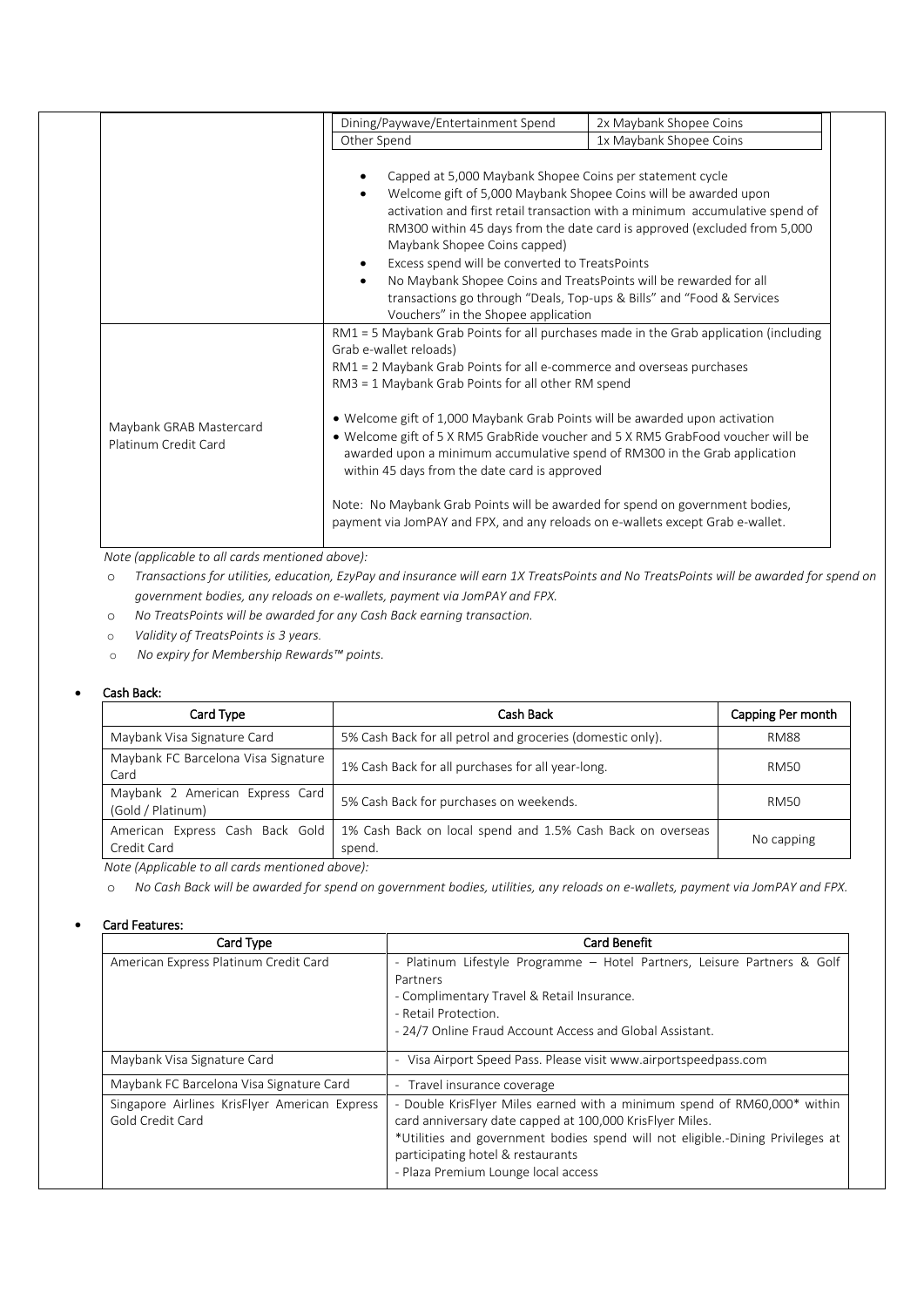| - Travel insurance.<br>- Emergency replacement card.                                                                                                                                                                                                                    |
|-------------------------------------------------------------------------------------------------------------------------------------------------------------------------------------------------------------------------------------------------------------------------|
|                                                                                                                                                                                                                                                                         |
| - Travel insurance coverage                                                                                                                                                                                                                                             |
| - Free subscription fee for Maybank Touch n' Go Zing Card<br>- Enjoy Mesra points at all PETRONAS Station.                                                                                                                                                              |
| - 10% discount for purchase at United Direct Online Megastore and outlet at<br>Old Trafford<br>- 10% discount at Red Café at Old Trafford on food and drinks<br>- 20% discount on full paying adult and concession tickets purchase at Old<br>Trafford Football Ground. |
| $-Nil-$                                                                                                                                                                                                                                                                 |
| $-Nil-$                                                                                                                                                                                                                                                                 |
| - Accelerated Platinum Grab Membership upgrade<br>- More privileges with Mastercard at https://specials.priceless.com/en-<br>my/homepage                                                                                                                                |
|                                                                                                                                                                                                                                                                         |

 *\* Please visit t[o www.maybank2u.com.my](http://www.maybank2u.com.my/) for other benefits e.g. Balance Transfer, Maybank 0% EzyPay Instalment Plan, AutoPay and others.*

# 3. What the fees and charges I have to pay?

|                      | Fees / Charges                                                                                                                                                                                                                                                  |                                            |                |                                                                         |  |
|----------------------|-----------------------------------------------------------------------------------------------------------------------------------------------------------------------------------------------------------------------------------------------------------------|--------------------------------------------|----------------|-------------------------------------------------------------------------|--|
| <b>Annual Fees</b>   | Card Type                                                                                                                                                                                                                                                       |                                            | Principal      | Supplementary                                                           |  |
|                      | American Express Platinum Credit Card                                                                                                                                                                                                                           | <b>RM800</b><br>(First Year Fee<br>Waiver) |                | RM550 (First year fee waiver<br>for the first 2 supplementary<br>cards) |  |
|                      | Maybank Visa Signature Card                                                                                                                                                                                                                                     | <b>RM550</b><br>(First Year Fee<br>Waiver) |                | First 4 cards free and 5 <sup>th</sup> cards<br>onward RM150 per card.  |  |
|                      | Singapore Airlines KrisFlyer American<br>Express Gold Credit Card                                                                                                                                                                                               | RM250<br>(First Year Fee<br>Waiver)        |                | RM125                                                                   |  |
|                      | American Express Cash Back Gold<br>Credit Card                                                                                                                                                                                                                  | <b>RM70</b><br>(First Year Fee<br>Waiver)  |                | RM45 (First year fee waiver<br>for first 2 Supplementary<br>Cards)      |  |
|                      | Maybank FC Barcelona Visa Signature<br>Card<br>Maybank 2 Cards (Gold / Platinum)<br>PETRONAS Maybank Visa Card (Gold /<br>Platinum)<br>Manchester United Visa Gold Card<br>Maybank Shopee Visa Platinum Card<br>Maybank Grab Mastercard Platinum<br>Credit Card | Free For Life<br>Free For Life             |                |                                                                         |  |
| Finance Charges      | Conditions Repayment months/ Total 12 months                                                                                                                                                                                                                    |                                            | Per Month      | Per Annum                                                               |  |
|                      | For prompt repayment of 12/12 months                                                                                                                                                                                                                            |                                            | 1.25%          | 15%                                                                     |  |
|                      | For prompt repayment of 10/12 months                                                                                                                                                                                                                            |                                            | 1.42%          | 17%                                                                     |  |
|                      | For Prompt repayment of less than 10/12 months<br>Cash Advance (calculated on a daily basis)                                                                                                                                                                    |                                            | 1.50%<br>1.50% | 18%<br>18%                                                              |  |
| Cash Advance Fee     | 5% from the withdrawal amount or a minimum of RM18, whichever is higher                                                                                                                                                                                         |                                            |                |                                                                         |  |
| Card Replacement Fee | Ringgit Malaysia Fifty (RM50.00) for each of the replacement Card on one (1) Card Account.                                                                                                                                                                      |                                            |                |                                                                         |  |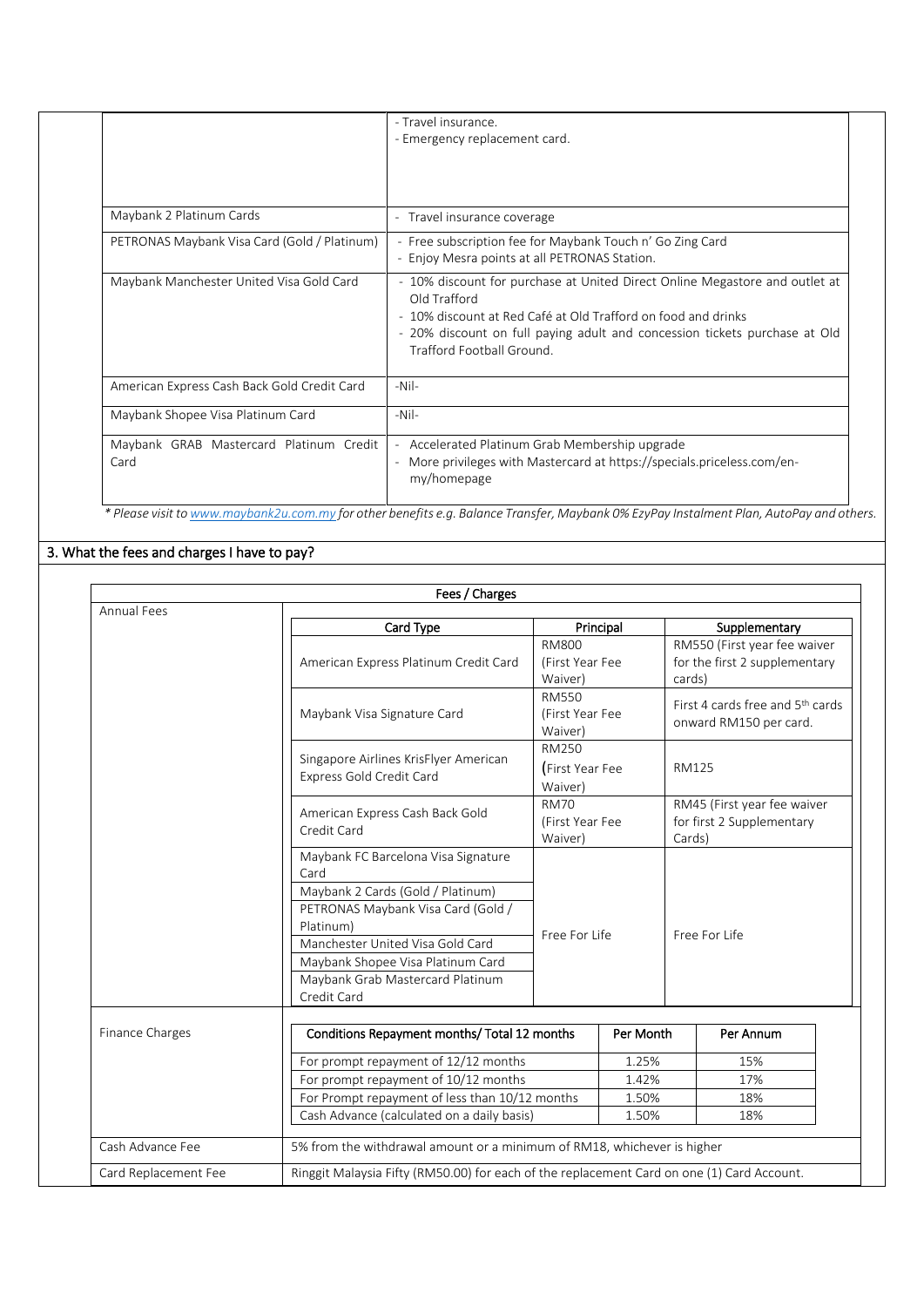| Sales Draft Retrieval Copy Fee         | Photocopy of sales draft at RM15 per copy.                                                                                                                                                                                                                                                                                                                                                                                                                                                                                                                                                                                                                                                                                                                                                                                                             |
|----------------------------------------|--------------------------------------------------------------------------------------------------------------------------------------------------------------------------------------------------------------------------------------------------------------------------------------------------------------------------------------------------------------------------------------------------------------------------------------------------------------------------------------------------------------------------------------------------------------------------------------------------------------------------------------------------------------------------------------------------------------------------------------------------------------------------------------------------------------------------------------------------------|
| Statement Copy Request<br>Fee          | RM5 per month statement (statement period within 2 years)<br>Note: In exception of damage, non-received and missing, the fixed fee of RM5 per statement copy<br>applies for request above 3 months from the current statement date<br>RM10- per month statement (statement period beyond 2 years)                                                                                                                                                                                                                                                                                                                                                                                                                                                                                                                                                      |
| Legal Fees                             | On solicitor and client basis plus other expenses incurred by Maybank in the enforcement of<br>Maybank's right and entitlement under T&C                                                                                                                                                                                                                                                                                                                                                                                                                                                                                                                                                                                                                                                                                                               |
| Overseas Transaction<br>Conversion Fee | The currency of transactions conducted outside Malaysia will be converted into U.S. Dollars before<br>being converted into Ringgit Malaysia on the date the transaction record is received and/or processed<br>by us. The converted amounts will be shown on your statement. The exchange rate used for the<br>conversion may differ from the rate prevailing on the date of the transaction, due to market<br>fluctuation. The exchange rate used for the conversion reflects a bundling of (i) currency conversion<br>components of 1.25% imposed by Visa International or Mastercard International (in the case of Visa<br>or Mastercard Credit Cards), (ii) a currency conversion rate of 2.5% imposed by American Express<br>International (in the case of American Express cards), and (ii) 1% or other rate imposed by us from<br>time to time. |
| Service Tax                            | Principal Card: RM25 per Card<br>$\bullet$<br>Supplementary Card: RM25 per Card<br>$\bullet$                                                                                                                                                                                                                                                                                                                                                                                                                                                                                                                                                                                                                                                                                                                                                           |
|                                        | Note: Service tax will be imposed on each Principal and Supplementary Credit/Charge Cards upon<br>card activation (or 3 months after the issuance of the card whichever comes first) and card<br>anniversary.                                                                                                                                                                                                                                                                                                                                                                                                                                                                                                                                                                                                                                          |

 \**Notwithstanding the above Terms and Conditions, the Bank may at its discretion vary the rate of such fees and charges by giving Twenty One (21) calendar days prior notice to the Cardmembers and such amended rate shall take effect from the date specified in the said notice.*

## 4. What are my obligations?

Minimum monthly repayment:

5% of statement balance\* + 100% monthly instalment\*\*(if any) + 100% past due amount (if any) + amount exceeded credit limit (if any); OR RM25; whichever is higher on payment due date

\*Exclude new credit card instalment approved from 1 October 2019 onwards \*\*Only applicable to new credit card instalment plan i.e : Balance Transfer, Cash Treats, EzyCash, EzyPay & EzyPay Plus approved from 1

October 2019 onwards.

- The Cardmember should notify Maybank within 20 days from the closing date of billing period as stated on the statement of the account should there be dispute or discrepancies.
- Cardmember is to take all reasonable precaution to prevent loss or theft of the Credit Card. The Cardmember shall notify Maybank by telephone, fax or email immediately upon discovery of lost or theft and confirm the same in writing to Maybank
- The Principal Cardholder will be responsible and liable for all charges incurred by the Supplementary Cardmember.
- The Cardmember must ensure that to take all reasonable step and precaution to keep the Card and PIN secured at all times.
- Grace period for retail transactions (not applicable to balance transfer or cash advance) No charge for 20 days from the statement date, if you have paid the full amount of your previous month's retail transactions. If you opt to pay partial or minimum payment, the finance charges on your unpaid retail transactions will be calculated from the day the transactions are posted to your account.
- The Cardmember must use the credit card responsibly, including not using for unlawful activity.
- The Cardmember must check the account statement and report any discrepancy without undue delay.

## 5. If you fail to fulfil my obligation.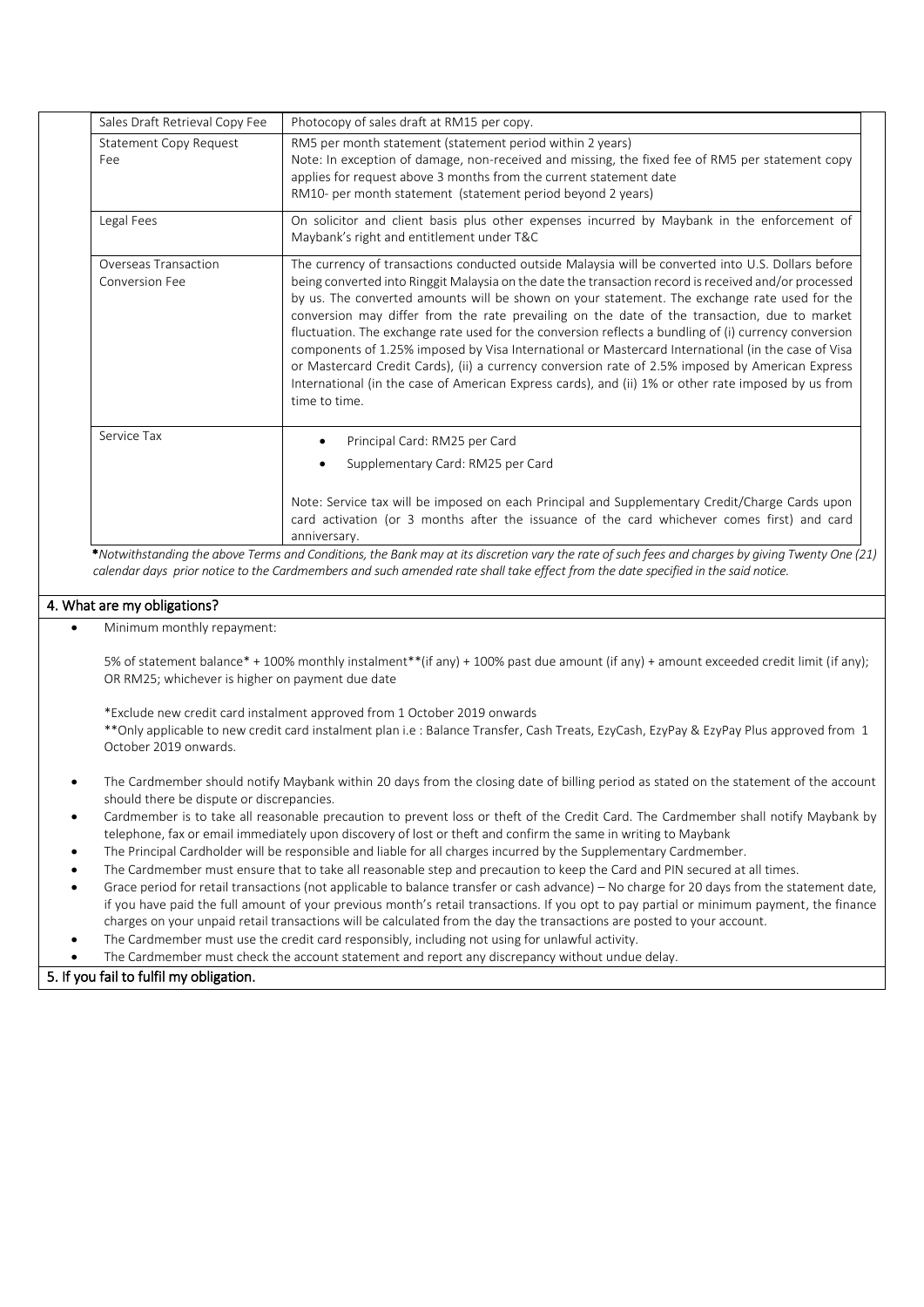- Late payment Charges: 1% of the unpaid outstanding balance, subject to a minimum of RM10, whichever is higher, up to a maximum of RM100.
- Finance Charge: is imposed on the outstanding retail and cash advances/withdrawal transaction that is not paid after the payment due date. For retail transaction, finance charge is calculated from posting date till full payment is made. For cash advance/withdrawal transaction, finance charge is calculated from the transaction date till full payment is made.
- Right to set-off: any credit balance in your account maintained with us against any outstanding balance in this credit card account without assigning reason, by giving 7 calendar days prior notice on our attention to set off a credit balance.
- Liability for unauthorized transactions: The Cardmember shall be liable for all charges and advances whatsoever arising from all transactions, whether authorized or unauthorized, effected with the credit card.
- If you fail to abide by the terms and conditions of the credit card, we have the right to terminate your card.
- Cardmember will be liable for PIN based unauthorised transaction if Cardmember has:
	- i) acted fraudulently ,or
		- ii) delayed in notifying us as soon as reasonably practicable after having discovered the loss or unauthorised use of your card, or
		- iii) voluntarily disclosed your PIN to another person, or
		- iv) recorded your PIN on the card, or anything kept in close proximity with your card
- Cardmember will be liable for unauthorised transactions which require Signature card or with a contactless card, if you have:
	- i) acted fraudulently, or
	- ii) delayed in notifying us as soon as reasonable practicable after having discovered the loss or unauthorised use of your card,
	- ii) or left your card or item containing your card unattended in places visible and accessible to others, or
	- v) voluntarily allowed another person to use your card.
- Maybank shall be entitled at any time at its absolute discretion and without the need to provide any reasons, to revise, vary and/or reduce the Cardmember's Credit Limit and such change of Credit Limit takes effect immediately upon notification to the Cardmember. The Cardmember shall be deemed notified when such change of Credit Limit is reflected in the monthly statement of account.

#### 6. What are the major risks?

- By paying only minimum monthly payment, the charge amount and the time taken to settle the full amount will be increased. Think about your payment capacity prior to charging the credit card.
- The finance charges imposed on the outstanding balance for this credit card is based on a tiered pricing structure in accordance to your payment history.

Effective 15 August 2019, the finance charge is imposed on any of your unpaid outstanding balance including all finance charges and any fees (except late payment charges) that were carried forward from the previous statement balances at the prevailing rate (based on a tiered pricing structure in accordance to your payment history), until the outstanding balances on your credit card statement are settled in full.

- If you have problems in paying your Maybank Card balances, kindly contact us early to discuss the alternative payment.
- You should notify us immediately after having found that your Maybank Card is lost or stolen.

#### 7. What if I fully settle the balance before its maturity? (For balance transfer or flexi payment plans)

- Lock-in period : Up to 36 months
- Early settlement penalty: NA

#### 8. What if I overpay my Maybank Credit Card bill?

In the event of an overpayment in your Maybank Credit Card account(s), the overpayment would be used to offset any subsequent outstanding balance of that Card.

For cancellation of Maybank Credit Card(s) with an overpayment, the Bank shall proceed to transfer the overpaid amount through the following options:

- Transfer to your other valid Maybank Credit Card account(s);
- Transfer to your Maybank Savings or Current Account(s), excluding Joint Account and MAE Account;
- You may opt to sign-up for a new Maybank Card or Maybank Savings or Current Account and transfer the overpaid amount to the respective account; or
- In the event you do not have any other valid Maybank Credit Card account(s) or Maybank Savings or Current Account(s), please do advise us on the savings or current account details of another bank that you wish to transfer the overpaid amount to.

9. What do I need to do if there are changes to my contact details?